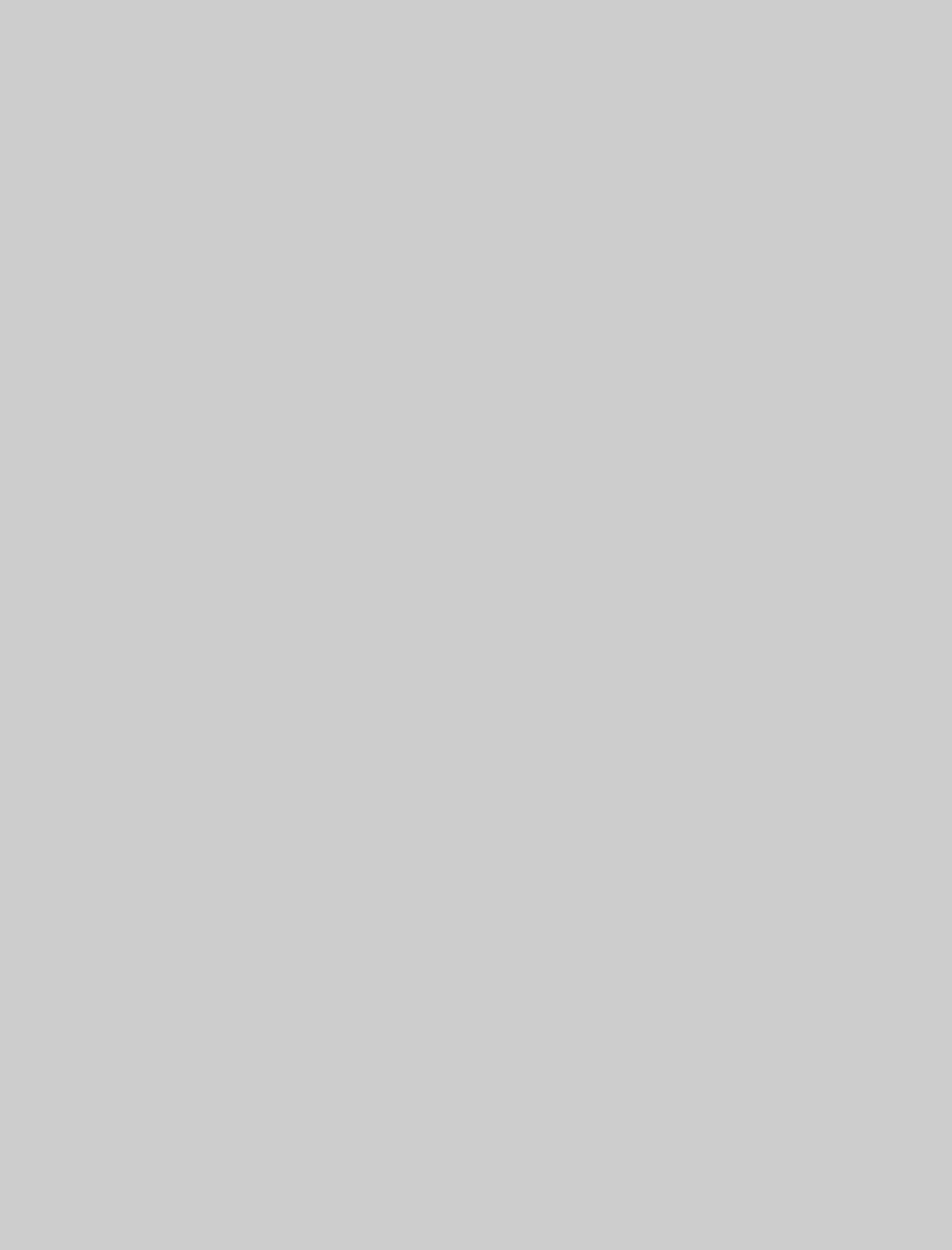## **APPENDIX**

# **Financial performance of rural hospitals and the value of special payment policies**

This section provides a detailed analysis of hospital financial performance to accompany the discussion of Medicare inpatient payment policy in Chapter 4. These analyses compare the performance of rural hospitals—including distinct groups of rural hospitals created by Medicare payment policy as well as by degree of ruralness—with that of urban ones.1 In general, rural hospitals have lower Medicare margins but higher total margins than their urban counterparts. This appendix begins with an analysis of financial performance under Medicare and then expands to trends in other sources of patient revenue (private payers and Medicaid, as well as uncompensated care) and finally to total margins (reflecting all payers and non-patient care revenue).

## **Financial performance under Medicare**

Medicare is the largest purchaser of health services from hospitals, and Medicare plays a larger role in rural areas than in urban areas. This makes financial

performance under Medicare relatively more important for rural hospitals. In this section, we examine the trend in inpatient margins, the impact of special payment provisions for certain rural hospitals compared with other special payments Medicare makes primarily to urban hospitals, and the overall Medicare margin, which includes hospitals' five largest lines of Medicare business.

## **Medicare inpatient margin**

In the early 1990s, the Medicare inpatient margin was negative for both urban and rural hospitals, but the difference between the two groups was slight.<sup>2</sup> Through the 1990s, urban hospitals had higher inpatient margins than rural hospitals, and the gap has widened in recent years (Figure C-1). In 1999, the urban margin fell to 13.5 percent after reaching an all-time high of 18 percent in 1997, while the margin for rural hospitals dropped to 4.1 percent after peaking at 10 percent in 1996.

The Medicare inpatient margin is lower for rural hospitals than urban hospitals due to lower payments and relatively higher

cost growth. Differences in payment levels have been relatively constant over time because most indirect medical education (IME) and disproportionate share (DSH) payments go to urban hospitals and contribute substantially to their higher margins.<sup>3</sup> Accompanying this, rural hospitals have had higher cost increases throughout the 1990s. Between 1990 and 1999, rural hospitals' cost increases have consistently been 1 to 2 percentage points higher than those of urban hospitals, and the cumulative change in cost per case was nearly 30 percent for rural hospitals and just 14 percent for urban hospitals (Figure C-2). This has caused the gap in the inpatient margin to grow steadily, to nearly 10 percentage points in 1999. This suggests that the difference in inpatient margins between rural and urban hospitals is due more to higher rates of cost growth for rural hospitals than inherent differences in payment policy.

C

Although cost growth slowed for all hospitals in the mid-1990s, it has begun to increase in recent years. The effect of differences in cost growth was most

1 For an overview of the special payment policies for rural hospitals, see Appendix B and the text box in Chapter 4.

2 The inpatient margin is calculated (in percentage terms) as the difference between inpatient payments and Medicare-allowable costs (as derived from costs reported by hospitals to the Health Care Financing Administration) divided by inpatient payments. The same general approach is used for the overall Medicare margin and the total margin.

3 The impact of both IME and DSH payments on total prospective payment system payments to urban and rural hospitals is estimated in the section on the value of Medicare's special payment provisions.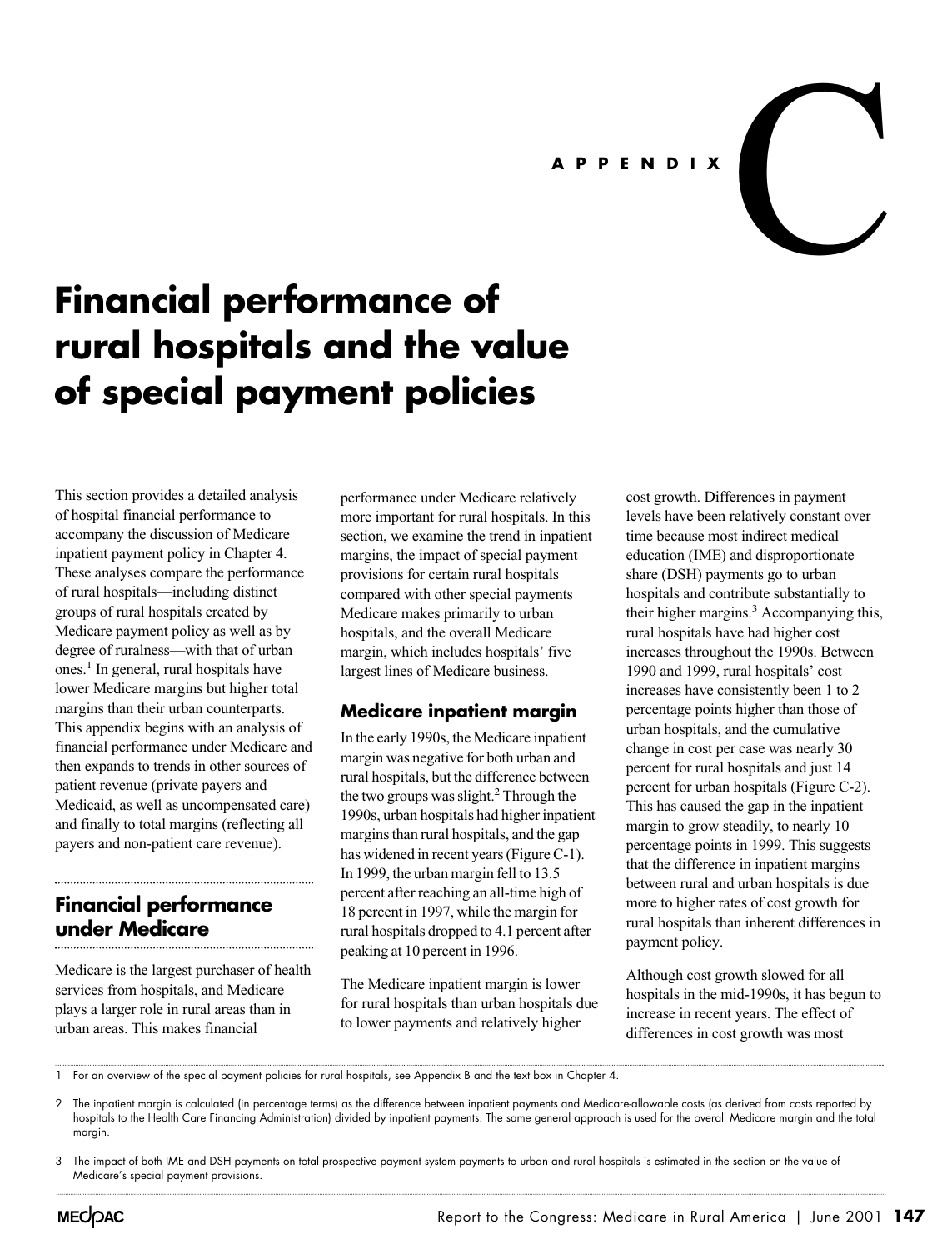

## **Medicare inpatient hospital margin, by urban and rural location, 1990–1999**



Source: MedPAC analysis of Medicare Cost Report data from HCFA.



Note: Data for 1999 are preliminary, based on two-thirds of all hospitals covered by prospective payment.

striking in 1997, when rural hospital inpatient margins fell while those of urban hospitals continued to increase. In 1999, rural hospital costs increased 3.7 percent and urban hospital costs 2.6 percent, the highest rate since 1993 for either group.

Much of rural hospitals' higher growth in costs per case appears to have been caused by smaller reductions in length of stay. Through the 1990s, urban hospitals' length of stay declined 32 percent, compared with 24 percent for rural facilities. The larger drop for urban hospitals is perhaps due to better access to providers of post-acute and follow-up ambulatory care in their service areas. After considerably larger reductions for urban hospitals in each year from 1993 to 1996, the decline in length of stay has slowed in recent years for both urban and rural hospitals, to less than 2 percent for both groups in 1999 (Figure C-3).

The trend in unit costs is closely related to the trend in volume of services. Overall, admissions to community hospitals have grown by 3.9 percent over the last decade.4 Although this rate of increase has not kept pace with population growth, the industry as a whole has improved its ability to realize efficiency gains related to scale of operation. But the cumulative increase has been only 2.6 percent for rural hospitals, compared with 4.1 percent for urban facilities, which suggests that rural hospitals' problems of scale have worsened relative to their urban counterparts.

Rural hospitals that receive special payments under Medicare—rural referral centers (RRCs), sole community hospitals (SCHs), and small rural Medicaredependent hospitals (MDHs)—have higher inpatient margins than other rural hospitals (Table C-1). At 7.7 percent, the margin for MDHs is more than four times that of rural hospitals with more than 50 beds that have not qualified for any of Medicare's special payment provisions.

4 This analysis was based on data from the American Hospital Association's Annual Survey of Hospitals, with hospitals segregated according to the urban/rural designation of their county in 1999.



Source: MedPAC analysis of Medicare Cost Report data from HCFA.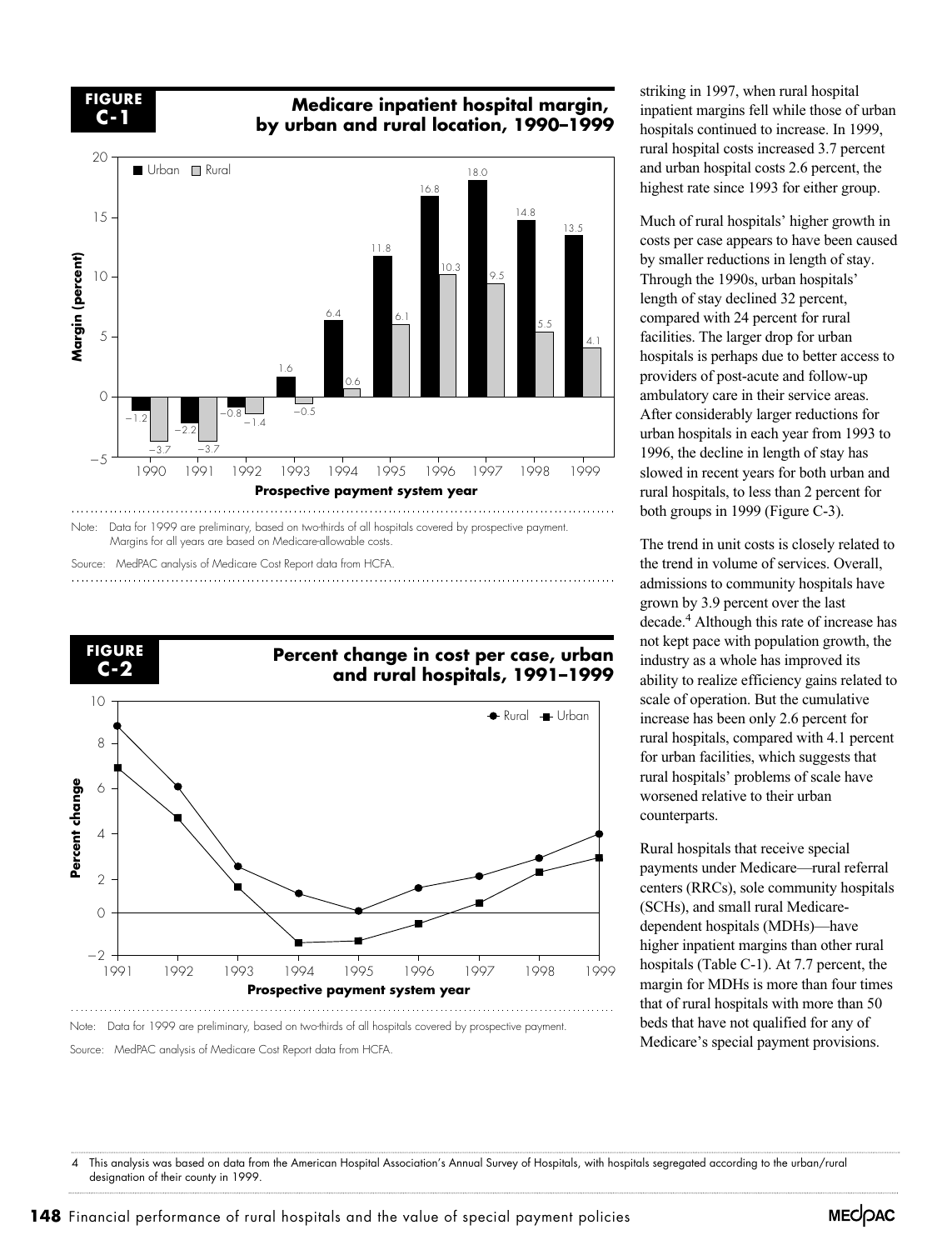Hospitals located in the most isolated rural areas have the highest inpatient margins of all rural hospitals, and fewer had negative margins (Table C-2). Other rural hospitals in areas adjacent to urban areas, or not adjacent but containing a town, have lower margins and a greater share have negative margins than either urban hospitals or the most isolated rural hospitals. That the most rural hospitals have a Medicare inpatient margin exceeding 8 percent suggests that the existing special payment policies that seek to target isolated hospitals have indeed had a positive effect—on average—for these hospitals.

## **Value of Medicare's special payment provisions**

Over the years, the Congress has responded to perceived problems of rural hospitals by enacting a number of policies that provide special payments to certain rural facilities. We have measured the payment value of these provisions and their proportional impact on Medicare inpatient payments for the hospitals that qualify.5 This analysis provides insight into the number of facilities that benefit from special payments, shows which benefits the facilities receive, and also provides a sense of scale by analyzing other policies that tend to benefit urban hospitals over their rural counterparts.

We analyzed the following payment policies:

- sole community hospitals
- small rural Medicare-dependent hospitals
- rural referral centers
- critical access hospitals
- disproportionate share payments
- geographic reclassification
- indirect medical education payments in excess of the cost impact of teaching

Table C-3 shows the number of hospitals in each special payment group (a hospital can be in more than one of these groups). Although the first four policies are



## **Percent change in length of stay, urban and rural hospitals, 1991–1999**



Note: Data for 1999 are preliminary, based on two-thirds of all hospitals covered by prospective payment.

Source: MedPAC analysis of Medicare Cost Report data from HCFA.

technically restricted to rural hospitals, all except the Medicare-dependent program allow a hospital to keep its group designation—and the resulting additional payment—if its county becomes urban. All hospitals may qualify for DSH and IME payments and geographic reclassification, but substantially more urban hospitals receive DSH and IME payments, while more rural hospitals are reclassified.

Not all rural hospitals in a special payment group receive the special payments for which they are eligible, for instance because prospective payment system (PPS) payments are higher, or they do not meet the DSH eligibility threshold. Table C-4 shows the number of hospitals in each group that receive special payments, the type of special payment received, and the resulting increase in PPS payments.

## **TABLE C-1**

#### **Inpatient Medicare, overall Medicare, and total margins, by rural hospital groups, 1999**

| Hospital<br>group            | Medicare<br>inpatient<br>margin | Overall<br>Medicare<br>margin | Total<br>margin |
|------------------------------|---------------------------------|-------------------------------|-----------------|
| Rural referral centers       | 4.5                             | $-1.3$                        | 74              |
| Sole community hospitals     | 49                              | -27                           | 3.0             |
| Medicare-dependent hospitals | 77                              | $-1.3$                        | 2.5             |
| Other rural $<$ 50 beds      | 31                              | $-5.6$                        | 1.5             |
| Other rural $\geq$ 50 beds   |                                 | $-50$                         | 38              |

Note: Inpatient and overall Medicare data are based on Medicare-allowable costs. Data are preliminary; the inpatient and total (all sources of revenue) margins are based on a sample of about two-thirds of hospitals covered by prospective payment, while the overall Medicare margin is based on about one-half of hospitals covered by prospective payment.

Source: MedPAC analysis of Medicare Cost Report data from HCFA.

5 The value of special payments was estimated for hospital cost reporting periods beginning in fiscal year 2000.

**MECOAC**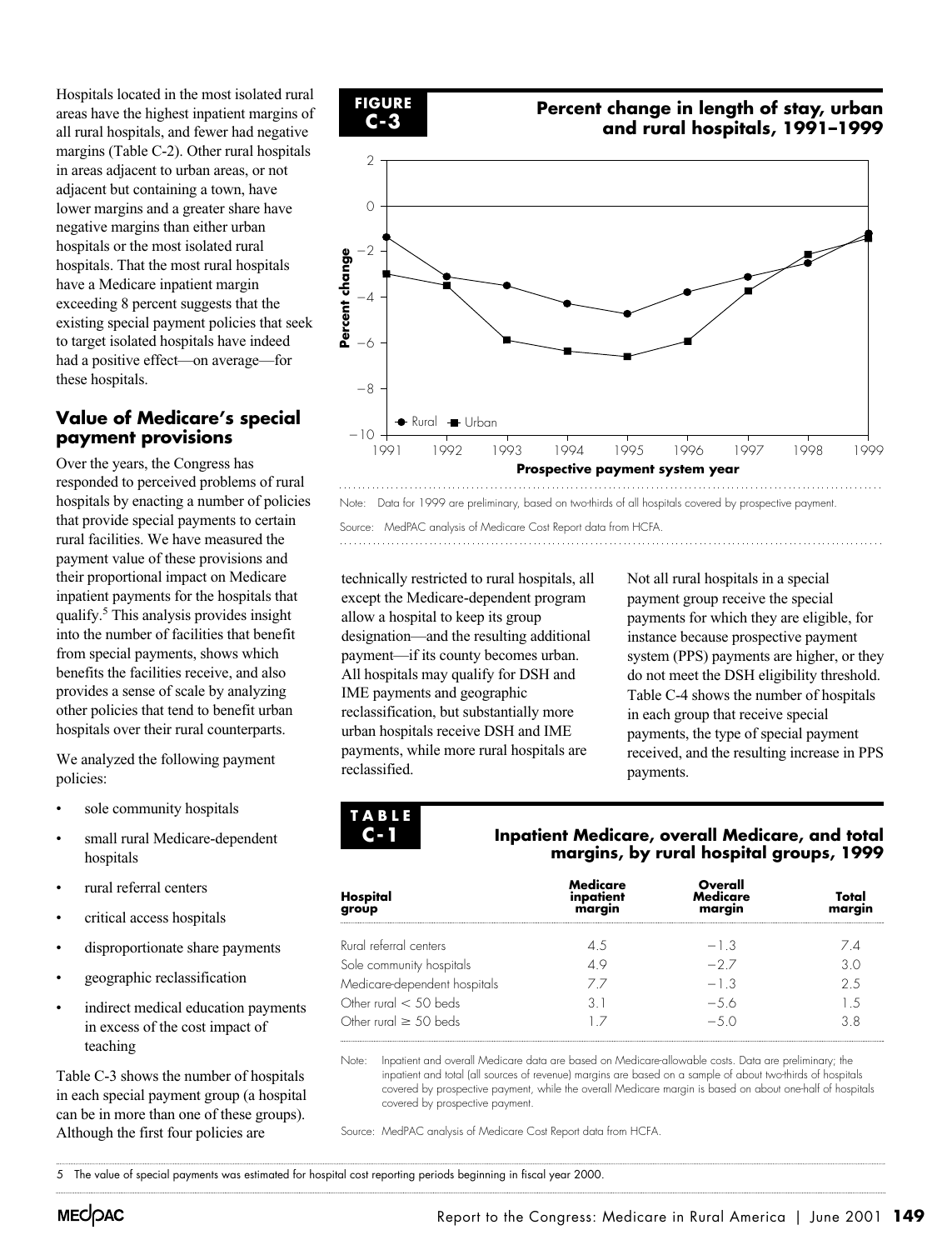#### **Hospital Medicare inpatient margin and percent of hospitals with negative margin, by hospital location, 1999**

| Hospital<br>location (UIC)                    | Medicare<br>inpatient<br>margin | <b>Percent with</b><br>negative<br>margin |
|-----------------------------------------------|---------------------------------|-------------------------------------------|
| Urban, in an MSA (1,2)                        | 13.5%                           | 26.1%                                     |
| Rural                                         |                                 |                                           |
| Adjacent to an MSA and includes a town        |                                 |                                           |
| with at least 10,000 people (3,5)             | 31                              | 42.5                                      |
| Adjacent to an MSA but does not include       |                                 |                                           |
| a town with at least 10,000 people (4,6)      | 60                              | 433                                       |
| Not adjacent to an MSA but includes a town    |                                 |                                           |
| with at least 2,500 people (7,8)              | 4.5                             | 43.5                                      |
| Not adjacent to an MSA and does not           |                                 |                                           |
| include a town with at least 2,500 people (9) | 84                              | 36 O                                      |

Note: UIC (urban influence code, as defined by the U.S. Department of Agriculture). MSA (metropolitan statistical area, as defined by the U.S. Office of Management and Budget). Data are based on Medicare-allowable costs. Data are preliminary, based on two-thirds of hospitals covered by prospective payment.

Source: MedPAC analysis of Medicare Cost Report data from HCFA.

SCHs are eligible for the higher of costs in a specific base year trended forward or PPS payments with potentially higher DSH payments. About half of SCHs qualify for payments based on base-year costs, and about one-quarter receive extra

DSH payments. SCH payments linked to base-year costs represent the largest single benefit to rural hospitals. In 2000, the extra payments due to this benefit totaled \$248 million, which raised the payments of qualifying hospitals by 8.1 percent

**TABLE C-3**

## **Hospitals in special payment policy groups, by urban and rural location, 2000**

| Policy                                   | Rural<br>hospitals | Urban<br>hospitals | hospitals     |
|------------------------------------------|--------------------|--------------------|---------------|
| All hospitals                            | 2.128              | 2.722              | 4.850         |
| Sole community hospitals                 | 597                | 43                 | 640           |
| Rural referral centers                   | 169                |                    | 175           |
| Sole community and rural referral        | 56                 |                    | $\frac{1}{2}$ |
| Small rural Medicare-dependent hospitals | 299                |                    | 299           |
| Critical access hospitals                | 216                | 3                  | 219           |
| Geographic reclassification              | 408                | 83                 | 491           |
| Disproportionate share                   | 339                | 1,440              |               |
| Indirect medical education               | 69                 | 1.038              | 1.107         |
|                                          |                    |                    |               |

Note: The number of sole community hospitals has grown to 833 and the number of critical access hospitals to 375 as of April 2001. The changes in qualifying criteria for disproportionate share payments enacted by the Medicare, Medicaid and SCHIP Benefits Improvement and Protection Act of 2000 are expected to make 840 additional rural hospitals eligible for this payment adjustment.

Source: MedPAC analysis of data from HCFA.

6 Health Care Financing Administration staff report that the number of SCHs has risen by 75 since the count used for this analysis was developed, which means that the total payments to these hospitals will also increase.

relative to what they would have received under the PPS. $<sup>6</sup>$  As of 2001, these</sup> hospitals have the additional prospect of receiving 1996 base year costs trended forward, in addition to the 1982 and 1987 base-year options previously available. We estimate that an additional 43 hospitals will benefit from this option, increasing total SCH cost-based outlays by \$54 million.

In comparison, in 2000 approximately 40 percent of Medicare-dependent hospitals qualified for base-year costs trended forward, which raised their payments by \$31 million, or 4.3 percent.

The chief benefit enjoyed by RRCs was easier reclassification. In 2000, approximately 80 percent of RRCs were reclassified, which increases their PPS payments by \$217 million, or 7.2 percent. Less than a third of RRCs received additional DSH payments of \$30 million, which increased their PPS payments by 0.7 percent.

Cost-based reimbursement for critical access hospitals (that is, the amount of payment above what the PPS would otherwise provide) resulted in a relatively modest increase in Medicare outlays compared with other special payment policies—\$18 million in fiscal year 2000, which raised their payments by 10 percent. However, as of April 2001, 375 hospitals have received approval for CAH status, compared with the 216 used in this analysis, and this increase—as well as additional payments for cost-reimbursed outpatient services—will raise the payment estimate substantially.

Payment policies that provide additional payments to both urban and rural hospitals—geographic reclassification, DSH payments, and IME payments in excess of the estimated costs associated with operating an approved residency program—have a much greater impact in terms of increased payments than do rural hospital policies (Table C-5).

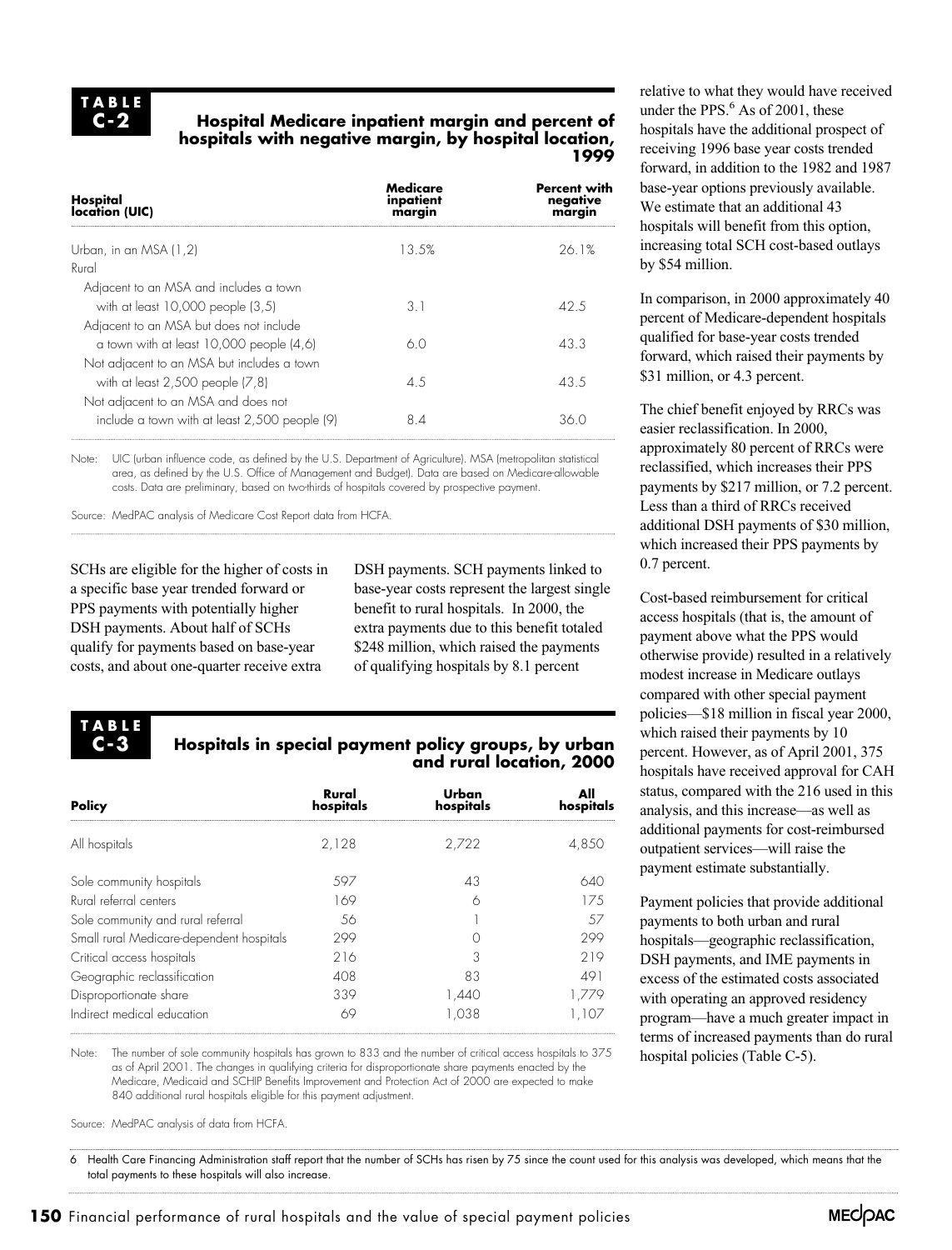Geographic reclassification is the only one of these policies that tends to benefit rural hospitals more than urban hospitals. In 2000, 408 rural hospitals were reclassified, which increased their payments by \$299 million (a 7 percent increase in PPS payments). Only 83 urban hospitals were reclassified, increasing their payments by \$124 million, or 5.1 percent of PPS payments. Of the reclassified rural hospitals, approximately one-third were RRCs, and more than half of the total increase in payments from reclassification went to these facilities.

Because reclassification is implemented in a budget-neutral fashion through reductions in the PPS base payments, all hospitals—even those that are reclassified—pay to some extent. The losses due to reclassification are skewed toward urban hospitals. Among hospitals not reclassified, payments to urban hospitals were reduced by \$400 million and payments to rural hospitals were reduced by \$23 million. In percentage terms, these reductions in total PPS payments were fairly close for nonreclassified urban and rural hospitals, at –0.6 and –0.4 percent, respectively.

Although rural hospitals are eligible to receive DSH and IME payments under Medicare, most of these payments go to urban hospitals. This has contributed to an inpatient margin for urban hospitals that is consistently higher than that of their rural counterparts. More than half of all urban hospitals qualified for DSH payments in 2000, compared with less than 20 percent of rural hospitals. This difference existed in part because the eligibility standard was higher for rural hospitals. The Medicare, Medicaid, and SCHIP Benefits Improvement and Protection Act of 2000 (BIPA) equalized this standard, which we estimate will allow 840 additional rural hospitals—about 40 percent of the total to receive DSH payments. Urban hospitals collected more than \$4.7 billion in DSH payments in 2000, increasing their PPS payments by 11.5 percent. In contrast, rural hospitals collected \$78 million, which increased their payments by 2.7 percent.



### **Rural special payment groups: number receiving additional payments and value of payments, 2000**

|                        | Increase in payments     |                |
|------------------------|--------------------------|----------------|
| Number of<br>hospitals | <b>Amount (millions)</b> | <b>Percent</b> |
|                        |                          |                |
| 337                    | \$248                    | 81%            |
| 1.51                   |                          | -3             |
|                        |                          |                |
| 179                    | 217                      | 72             |
| .52                    | 30                       |                |
| 129                    | 31                       | 43             |
| 219                    | ١R                       | O O            |
|                        |                          |                |

Note: DSH (disproportionate share hospital). Hospitals that are both sole community hospitals and rural referral centers are included in the group for which they received payment. Twenty-seven of 56 SCH/RRC hospitals received base-year costs trended forward. DSH payments exceed what a hospital would have received without preferential treatment.

Source: MedPAC analysis of data from HCFA.

**TABLE C-5**

#### **Value of payment policies that affect both urban and rural hospitals: geographic reclassification, disproportionate share, and indirect medical education payments, 2000**

|                               | Number of<br>hospitals | <b>Change in payments</b> |         |
|-------------------------------|------------------------|---------------------------|---------|
| <b>Hospital group</b>         |                        | <b>Amount (millions)</b>  | Percent |
| <b>Reclassified hospitals</b> |                        |                           |         |
| Urban                         | 83                     | \$124                     | 5.1%    |
| Rural                         | 408                    | 299                       | 70      |
| Non-reclassified hospitals    |                        |                           |         |
| Urban                         | 2,639                  | $-396$                    | -0.6    |
| Rural                         | 1,720                  | $-23$                     | $-0.4$  |
| <b>Disproportionate share</b> |                        |                           |         |
| Urban                         | 1,431                  | 4,711                     | 11.5    |
| Rural                         | 339                    | 78                        | 27      |
| Indirect medical education    |                        |                           |         |
| Urban                         | 1,038                  | 2,313                     | 5.5     |
| Rural                         | 69                     | 34                        | 28      |

Note: Change in payments refers to the difference between what hospitals would receive under prospective payment and what they would receive without the special payment policy. Indirect medical education payments are measured as the amount of payment in excess of MedPAC's estimate of the costs associated with operating an approved residency program. The total disproportionate share payments shown are net of all special disproportionate share payments to special rural groups, which came to roughly \$81 million.

Source: MedPAC analysis of data from HCFA.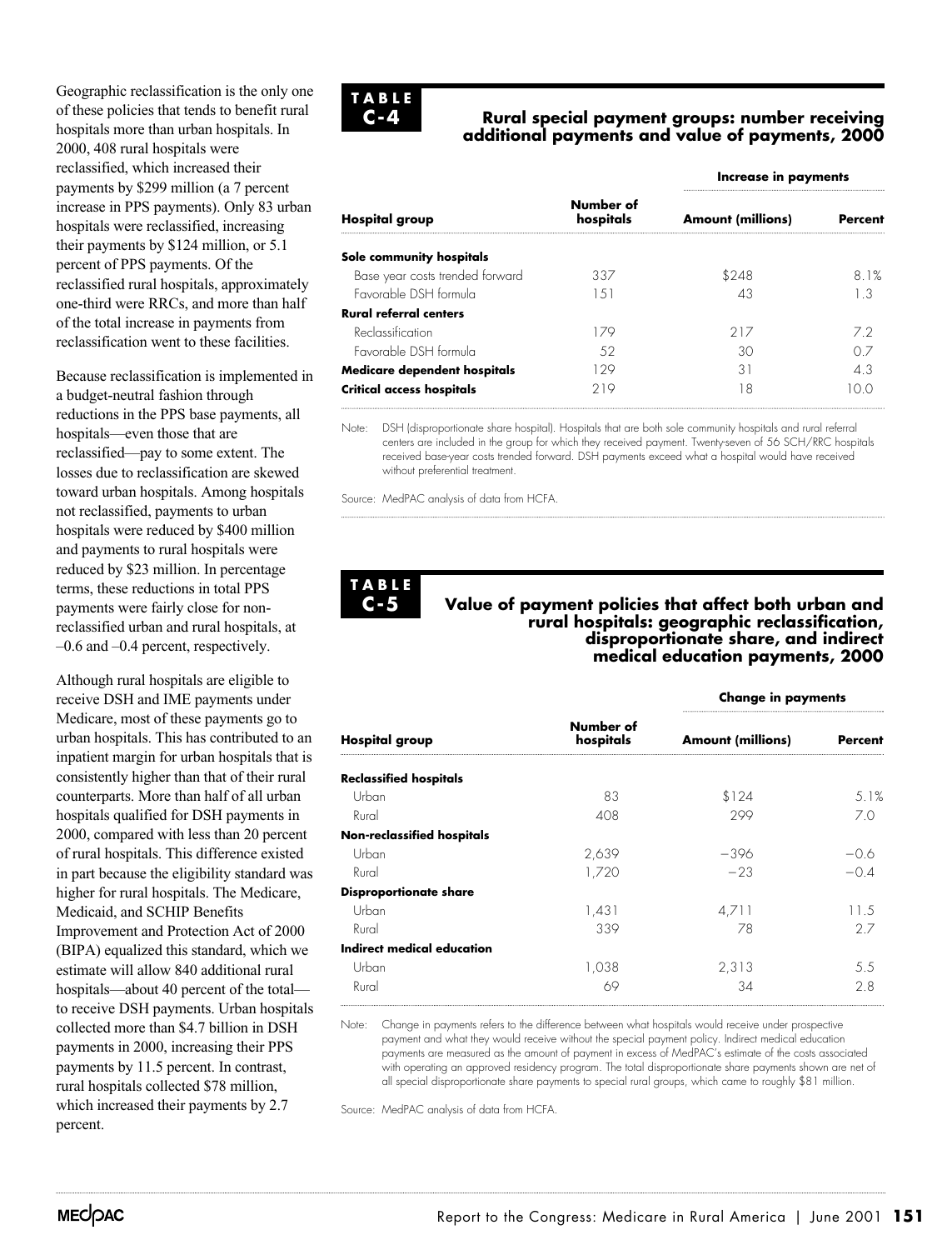The next largest source of special payments to urban hospitals is IME payments to teaching hospitals, measured as the level of payments above our estimate of the cost impact of teaching for hospitals with residents. The IME adjustment in 2000 was 6.5 percent for every 10 percent increment in the resident-to-bed ratio, but we estimate the empirical costs of teaching to be about 3.2 percent. The excess payments this difference creates are heavily skewed toward urban hospitals. In 2000, more than 1,000 urban hospitals shared \$2.3 billion in IME payments above the costs of teaching, compared with 69 rural hospitals that received just \$34 million. This excess increased urban hospital payments by 5.5 percent, compared with 2.8 percent for rural facilities.

The percentage increase in total payments resulting from these special payment provisions is fairly close for urban and rural hospitals, despite the disparity in terms of actual dollar outlays (Table C-6). Urban hospitals received almost \$7.2 billion in special payments, which increased their payments 11.4 percent. Rural hospitals received about \$800 million, which increased their payments 8.3 percent. The lower standard to qualify for DSH payments granted under the BIPA for all rural hospitals, as well as urban hospitals with fewer than 100 beds, will increase total rural payments by 1.4 percent and urban payments by 0.1 percent. This will bring the total impact of special payment provisions to 9.7 percent for rural hospitals, a level nearly comparable to the urban hospital level of 11.5 percent.

## **Overall Medicare margin**

The overall Medicare margin encompasses the five largest lines of hospital service to Medicare beneficiaries—inpatient, outpatient, home health, skilled nursing, and psychiatric and rehabilitation units. This margin also includes payments and costs for graduate medical education and Medicare bad debt.

The overall Medicare margin plays an important role in our research concerning rural hospitals. When implementation is complete and data are available, this margin will be especially useful in illustrating the performance of rural hospitals under the new PPSs for outpatient departments, home health agencies, and skilled nursing facility units. The appropriateness of the outpatient and home health PPSs for rural hospitals was of particular concern to the Congress in the BBRA.

The overall Medicare margin reflects the relative payment and cost shares of each component of services provided to Medicare beneficiaries. In 1999, hospitals' inpatient margins were sufficiently high and the share of payments accounted for by inpatient services large enough (almost 75 percent) that even though Medicare margins for all other services were negative, the overall Medicare margin was 5.6 percent.

Rural hospitals have had lower overall Medicare margins than urban hospitals and the gap has widened in each of the years for which we have data. In 1998, when some BBA payment policies went into effect, the rural hospital overall Medicare margin fell 6 percentage points, to  $-2.1$  percent (Figure C-4). In 1999, the overall Medicare margin fell again for both urban and rural hospitals, and the disparity between urban and rural hospitals increased to nearly 10 percentage points—the same gap found in the inpatient margin.

The considerably lower overall Medicare margin for rural hospitals reflects a variety of factors. Rural hospitals tend to provide relatively more outpatient and post-acute care, and relatively less inpatient care. About 66 percent of rural hospitals' Medicare costs are accounted for by inpatient services, compared with 73 percent for urban hospitals. Therefore, low Medicare payments (relative to costs) for outpatient services are not as easily compensated by inpatient payments. The

#### **Value of special payment provisions for urban and rural hospitals, 2000 TABLE C-6**

|       |                             | <b>Additional payments</b>                                                                                                                                               |         |
|-------|-----------------------------|--------------------------------------------------------------------------------------------------------------------------------------------------------------------------|---------|
|       |                             | Amount<br>(millions)                                                                                                                                                     | Percent |
|       | Under previous policy       |                                                                                                                                                                          |         |
|       | Urban hospitals             | \$7,188                                                                                                                                                                  | 11.4%   |
|       | Rural hospitals             | 783                                                                                                                                                                      | 8.3     |
|       | With legislated increase in |                                                                                                                                                                          |         |
|       |                             | disproportionate share payments                                                                                                                                          |         |
|       | under the BIPA              |                                                                                                                                                                          |         |
|       | Urban hospitals             |                                                                                                                                                                          | 11.5    |
|       | Rural hospitals             |                                                                                                                                                                          | 97      |
| Note: |                             | Additional payments refer to the difference<br>between what hospitals received under<br>prospective payment and what they would<br>have received without special payment |         |

provisions. The Medicare, Medicaid, and SCHIP Benefits Improvement and Protection Act of 2000 (BIPA) lowered the disproportionate share (DSH) eligibility threshold and raised the DSH adjustment rate for rural hospitals and urban hospitals with fewer than 100 beds.

Source: MedPAC analysis of data from HCFA .

lower margin associated with Medicare outpatient services, however, is partly a vestige of hospital accounting practices. Until recently, hospitals were paid for outpatient services on a cost basis, which created a strong incentive for providers to disproportionately allocate overhead and ancillary costs to outpatient services.7

The overall Medicare margin of every rural hospital group—regardless of special payment status—fell below zero in 1998 and declined again in 1999. However, hospitals in special payment groups have fared much better than other rural hospitals (Table C-1). In 1999, overall Medicare margins were  $-1.3$  percent for RRCs and Medicare-dependent hospitals, –2.7 percent for SCHs, –5.0 percent for other rural hospitals with 50 or more beds, and –5.6 percent for other rural hospitals with less than 50 beds.

7 A 1993 Prospective Payment Assessment Commission study found that outpatient costs were overstated by at least 8 percent.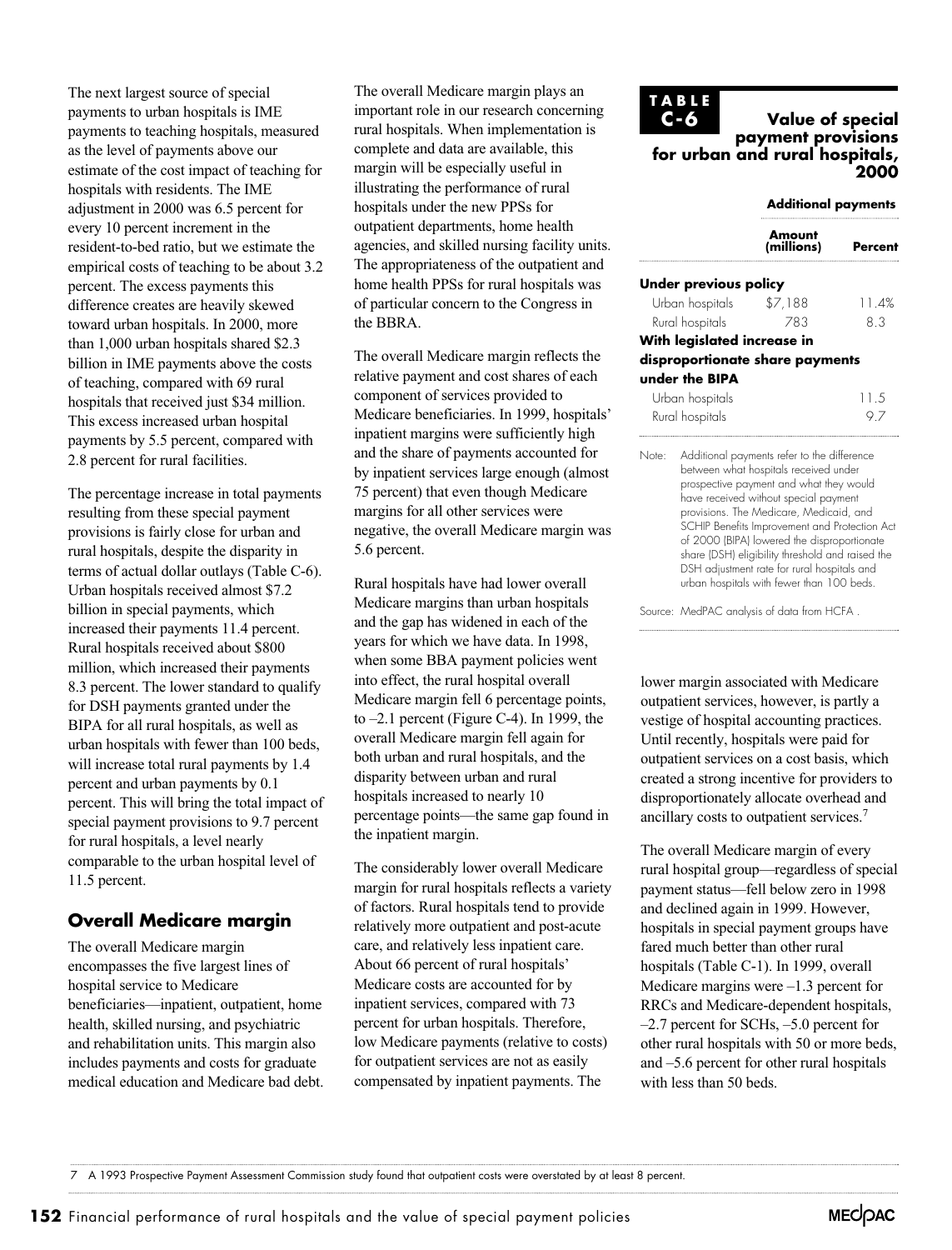# **Financial performance for all sources of revenue**

The total margin is a comprehensive measure of hospital financial performance, encompassing payments and costs from all payers, non-patient services, and non-operating revenue. The total margin for the hospital industry as a whole fell substantially in the late 1990s, reflecting slower growth in Medicare payments, continued pressure from managed care organizations and other private payers, losses from alternate lines of service (and divestiture of these ventures), and a return in 1998 and 1999 to cost increases after an era of very low or negative cost growth. These factors affected rural hospitals to a lesser degree, however, and their total margins have not declined as much as those of urban hospitals.

Urban hospitals in recent years have tended to fare slightly better on Medicaid payments than rural hospitals, probably because of a slower rate of cost growth. The ratio of Medicaid payments to costs for urban hospitals grew relative to the ratio for rural hospitals in 1998, but Medicaid payments remained below costs (Figure C-5).

While Medicare and Medicaid margins have been lower for rural hospitals relative to urban hospitals, the privatepayer margin for rural hospitals has been consistently higher throughout the 1990s. Payments relative to costs from private payers have fallen for urban hospitals, while payments to rural hospitals have remained above 134 percent of costs, despite rural hospitals' higher cost growth in recent years (Figure C-5). Higher private-sector payments in rural areas reflect the lack of hospital competition and low levels of managed care penetration in rural areas.

Rural hospitals are more dependent than urban hospitals on Medicare and have less private-sector business; therefore,



## **Overall Medicare margin including graduate medical education, urban and rural hospitals, 1996–1999**



Note: Data for 1999 are preliminary, based on 50 percent of all hospitals covered by prospective payment. Margins for all years are based on Medicare-allowable costs.

Source: MedPAC analysis of Medicare Cost Report data from HCFA.



Source: MedPAC analysis of data from the American Hospital Association Annual Survey of Hospitals.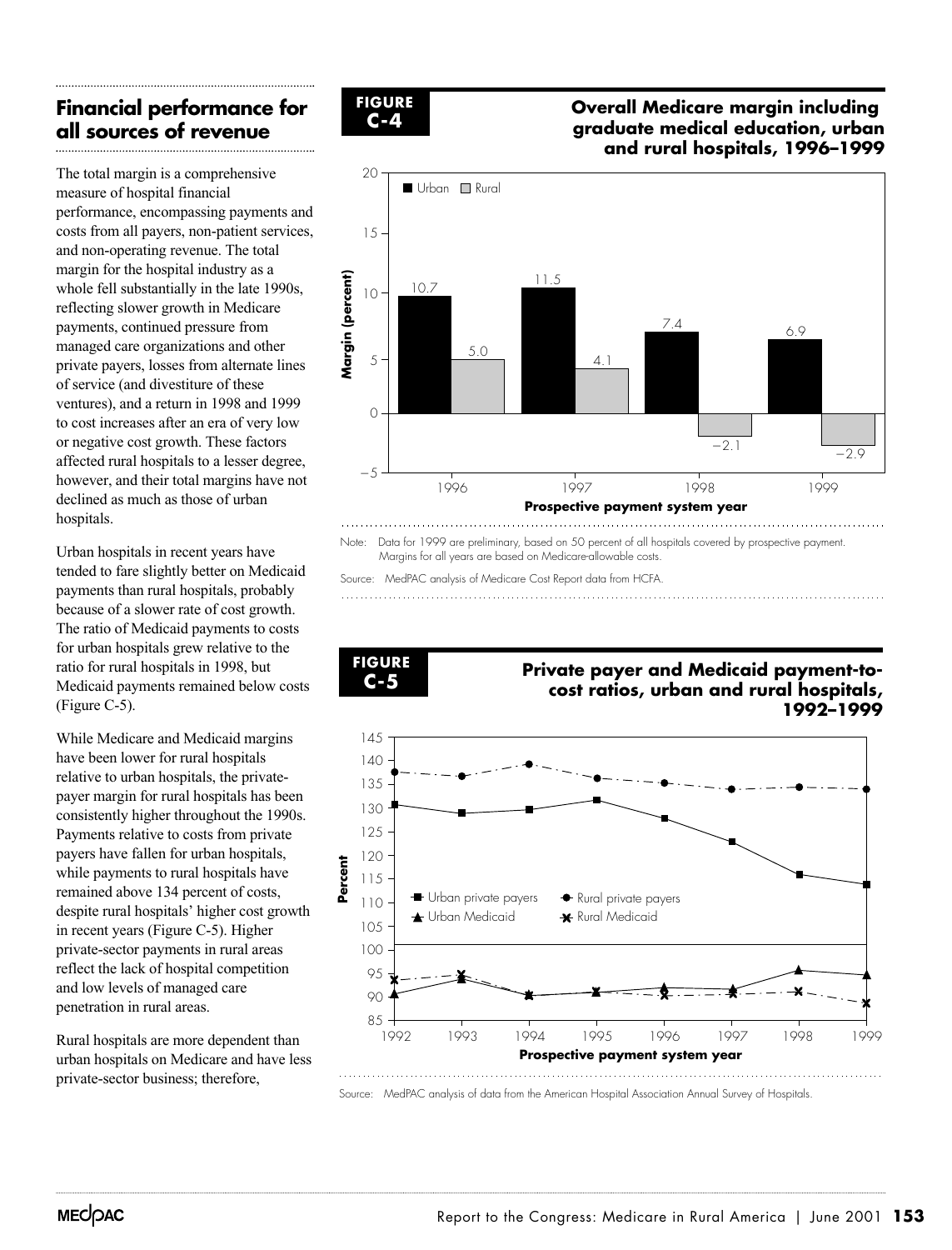**FIGURE C-6**

## **Medicare, Medicaid, and private-payer cost share, urban and rural hospitals, 1999**





Note: Data for 1999 are preliminary, based on two-thirds of all hospitals covered by prospective payment. Source: MedPAC analysis of Medicare Cost Report data from HCFA.

although rural hospitals have much higher private-payer payment-to-cost ratios, they have less private-payer revenue (Figure C-6). Despite the smaller share of private payer business, however, private-sector payments on average were still high enough to produce consistently higher total margins for rural hospitals. This outcome was aided by rural hospitals' modestly lower uncompensated care losses, net of applicable tax subsidies.

Margins for both urban and rural hospitals grew steadily through the mid-1990s, but began to fall in 1997 and fell steeply in 1998 (Figure C-7). In 1999, rural hospital margins remained flat while urban hospital margins continued to decline. This difference appears attributable to differences in market conditions and business practices.

First, urban hospitals continued to experience substantial declines in their payments from private payers, which was not much of a factor in rural areas. Second, rural hospitals probably took smaller one-time write-offs from divesting alternative lines of business—such as hospital-owned managed care plans and physician practices—because they had not dedicated as many resources to these pursuits. Finally, rural hospitals reduced their Medicare home health services at a rate double that of urban hospitals.

There were signs of substantial improvement in hospital financial performance in fiscal year 2000. Data from the National Hospital Indicators Survey (NHIS, jointly sponsored by HCFA and MedPAC) show that the total margin climbed from 3.2 percent for fiscal year 1999 to 4.7 percent for fiscal year 2000. A key factor in this improvement appears to be better negotiation with managed care and fewer one-time losses from leaving alternate lines of business neither of which is applicable to most